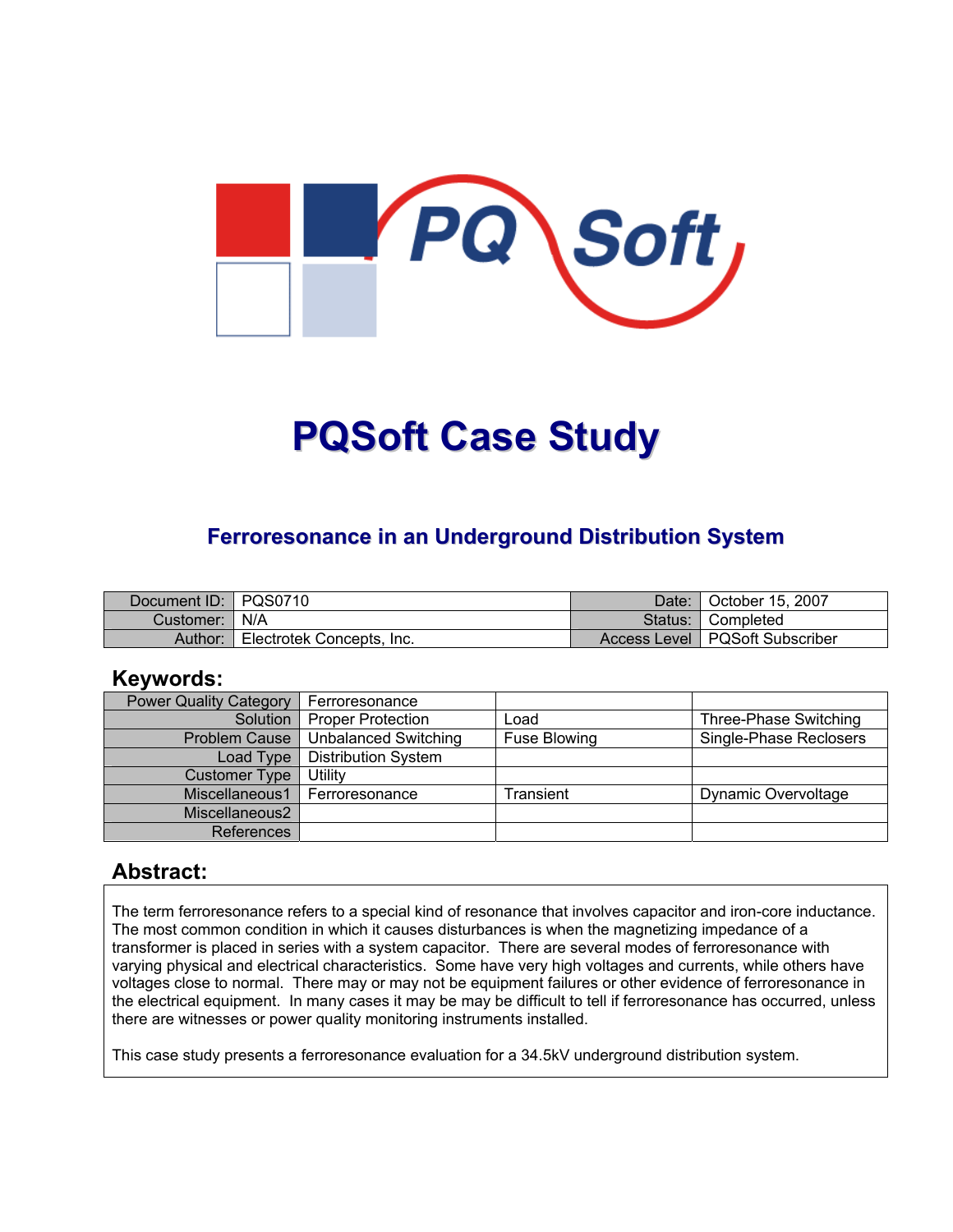# <span id="page-1-0"></span>**TABLE OF CONTENTS**

## **LIST OF FIGURES**

## **RELATED STANDARDS**

IEEE C57.105-1978, IEEE Std. 1036

### **GLOSSARY AND ACRONYMS**

| <b>MOV</b>   | Metal Oxide Varistor Arrester            |
|--------------|------------------------------------------|
| <b>MSSPL</b> | Maximum Switching Surge Protective Level |
| SiC.         | Silicon Carbide Arrester                 |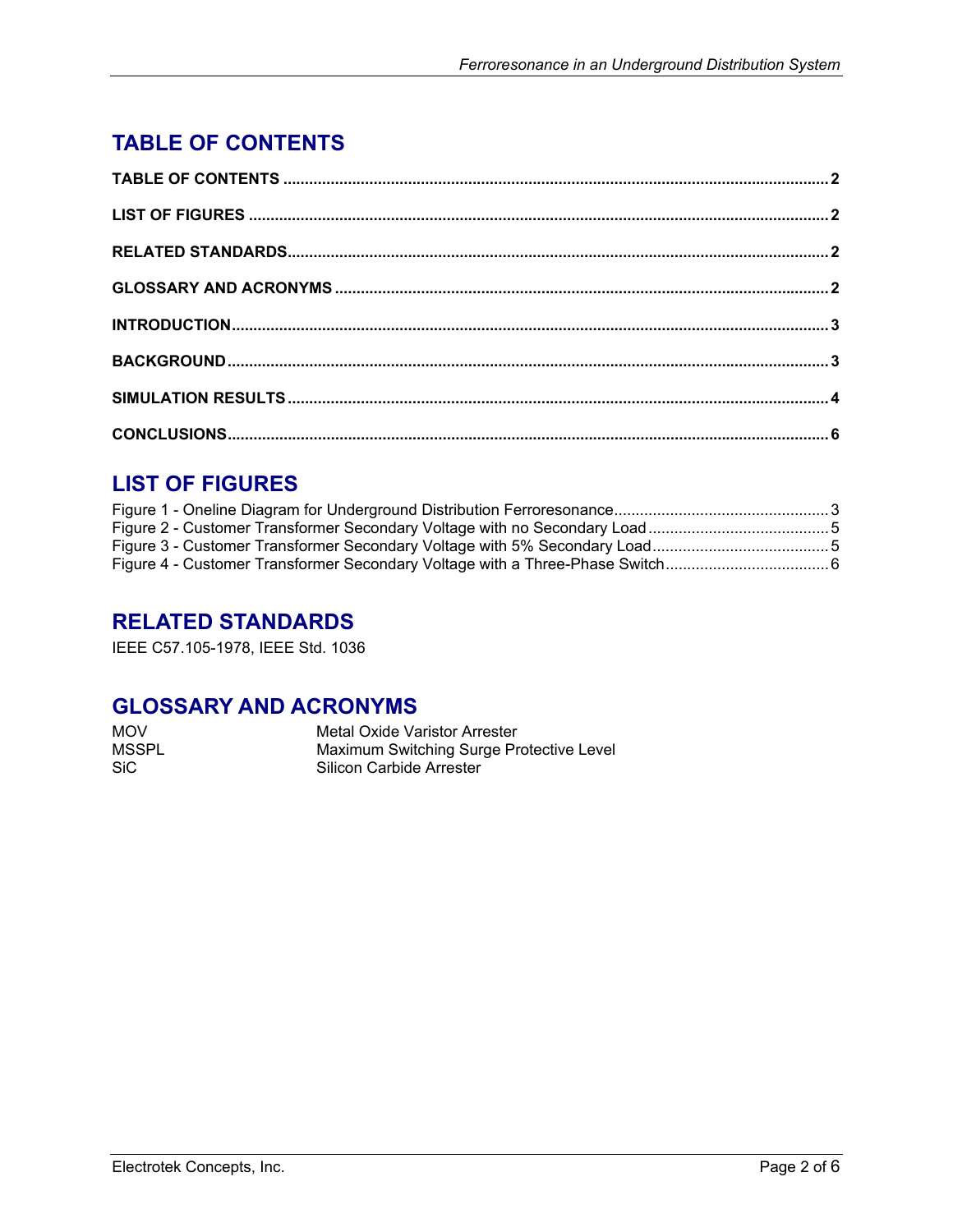### <span id="page-2-0"></span>**INTRODUCTION**

An underground distribution system ferroresonance evaluation was completed for the system shown in [Figure 1.](#page-2-1)

<span id="page-2-1"></span>

**Figure 1 - Oneline Diagram for Underground Distribution Ferroresonance**

#### **BACKGROUND**

Ferroresonance is a term generally applied to a wide variety of interactions between capacitors and ironcore inductors that result in unusual voltages and/or currents. In linear circuits, resonance occurs when the capacitive reactance equals the inductive reactance at the frequency at which the circuit is excited. Iron-core inductors have a nonlinear characteristic and therefore a range of inductance values. This relationship may lead to a number of operating conditions where the inductive reactance does not equal the capacitive reactance, but very high and damaging overvoltages occur.

In a typical power system, ferroresonance occurs when a transformer becomes isolated on a cable section in such a manner that the cable capacitance appears to be in series with the magnetizing characteristic of the transformer. An unbalanced switching operation is required to initiate the condition. Several of the more common causes include:

- Single-phase cutouts
- − Fuse blowing or opening (transformer/line fuse, or a lineman pulls an elbow connector)
- Single-phase reclosers
- Cable connector of splice opening
- Manual cable switching to reconfigure a cable circuit during an emergency condition
- − Open conductor fault in overhead line feeding cable
- Three-phase switch with large pole closing span

Two additional conditions must be satisfied for ferroresonance to occur:

- The length of cable between the transformer and open conductor location must have sufficient capacitance to produce excessive ferroresonant voltages.
- The losses in the circuit and the resistive load on the transformer must be low.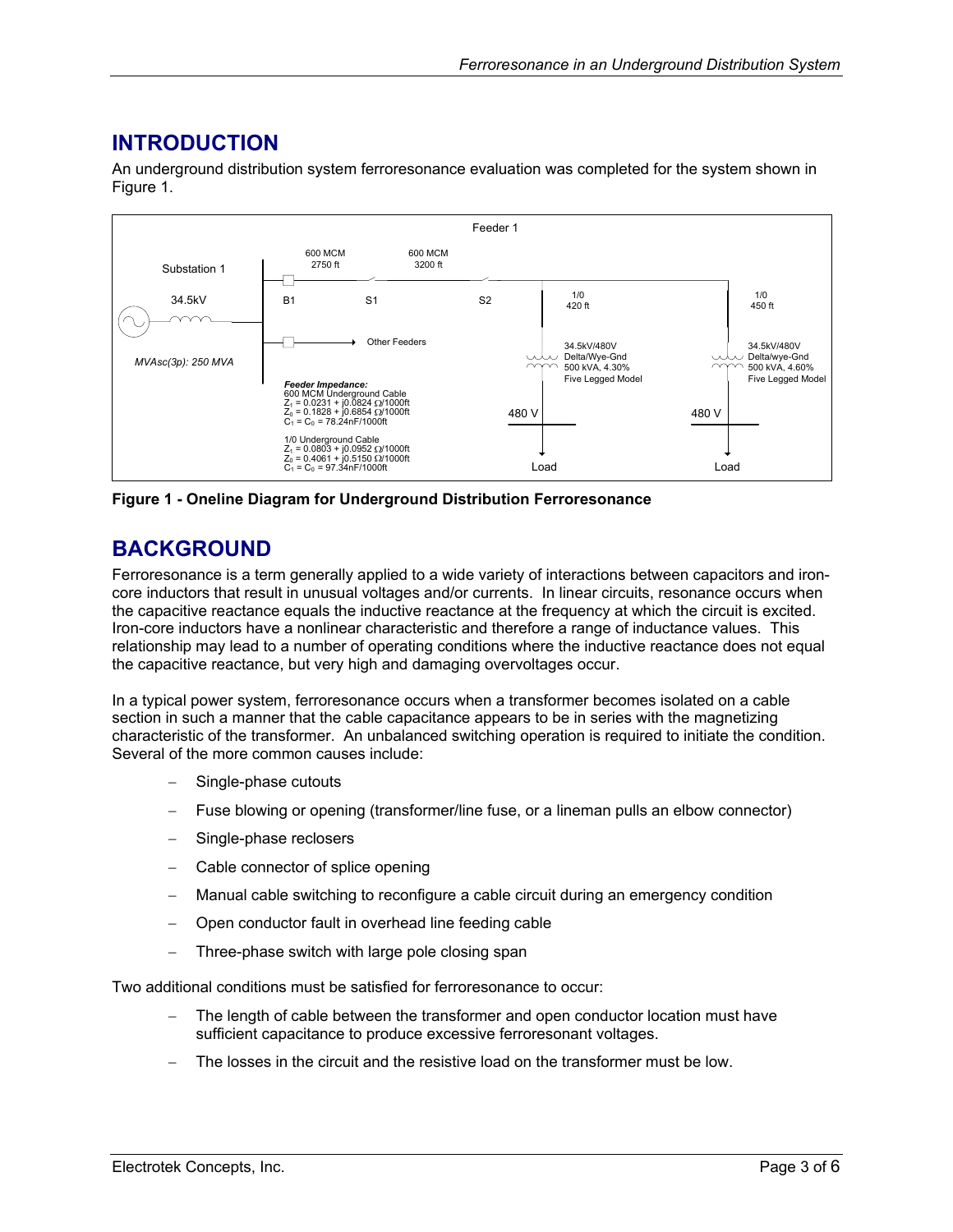#### <span id="page-3-0"></span>**SIMULATION RESULTS**

The accuracy of the system model was verified using three-phase and single-line-to-ground fault currents and other steady-state quantities, such as transformer and customer load rated currents.

A ferroresonance condition developed on a roughly 7,000-foot underground cable supplying a medical facility. Severe voltage fluctuations occurred at the customer load when one of the riser pole fuses blew. As a temporary solution, the utility replaced the fuses with a three-phase recloser. A study was completed to determine under what conditions the three-phase recloser might be removed and the fuses reinstalled.

The ferroresonance condition did not damage the two 500 kVA transformers or the customer loads at the medical facility. However, it was reported that a sudden overvoltage did occur and lights flickered between bright and dim.

The lengths of the cable from the first pole to the first switch (S1), and from the first switch (S1) to the second switch (S2) were approximately 2,750 feet and 3,200 feet long. The cable size was 600 MCM with the following characteristics:

A line constant program was used to compute the positive and zero-sequence impedances of the cable, yielding the following results:

 $Z_1$  = 0.0231 + j 0.0824 ohms/1000 ft  $Z_0$  = 0.1828 + j 0.6854 ohms/1000 ft  $C_1 = C_0 = 78.24$  ηF/1000 ft

The lengths of the underground cable from the second switch (S2) to the first transformer, and from the first transformer to the second transformer were 420 and 450 feet long, respectively. The type of the cable was 1/0 with the following characteristics:

The computed positive and zero-sequence impedances were:

 $Z_1$  = 0.0803 + j 0.0952 ohms/1000 ft  $Z_0$  = 0.4061 + j 0.5150 ohms/1000 ft  $C_1 = C_0 = 97.34$  ηF/1000 ft

The two 500 kVA transformers were modeled using a five-legged core transformer design. In order to investigate overvoltage due to ferroresonance, one phase of the cable was intentionally opened to simulate the circumstances leading to the ferroresonance (e.g., fuse blows, cable connector or splice opening, etc.) event. In the transient simulation, Phase B at the first pole was open-circuited, while the switches S1 and S2 (refer to [Figure 1\)](#page-2-1) were closed at all times. [Figure 2](#page-4-1) shows the three-phase voltage waveform at the secondary winding of one of the 500 kVA transformers with both of the 500 kVA transformers unloaded (Case 2a). Industry analysts have historically assumed that when the voltage exceeds 1.25 per-unit, the system is said to be in ferroresonance. [Figure 2](#page-4-1) clearly illustrates that the system is in a ferroresonance condition because Phase A exhibits sustained overvoltages greater than 2.0 per-unit.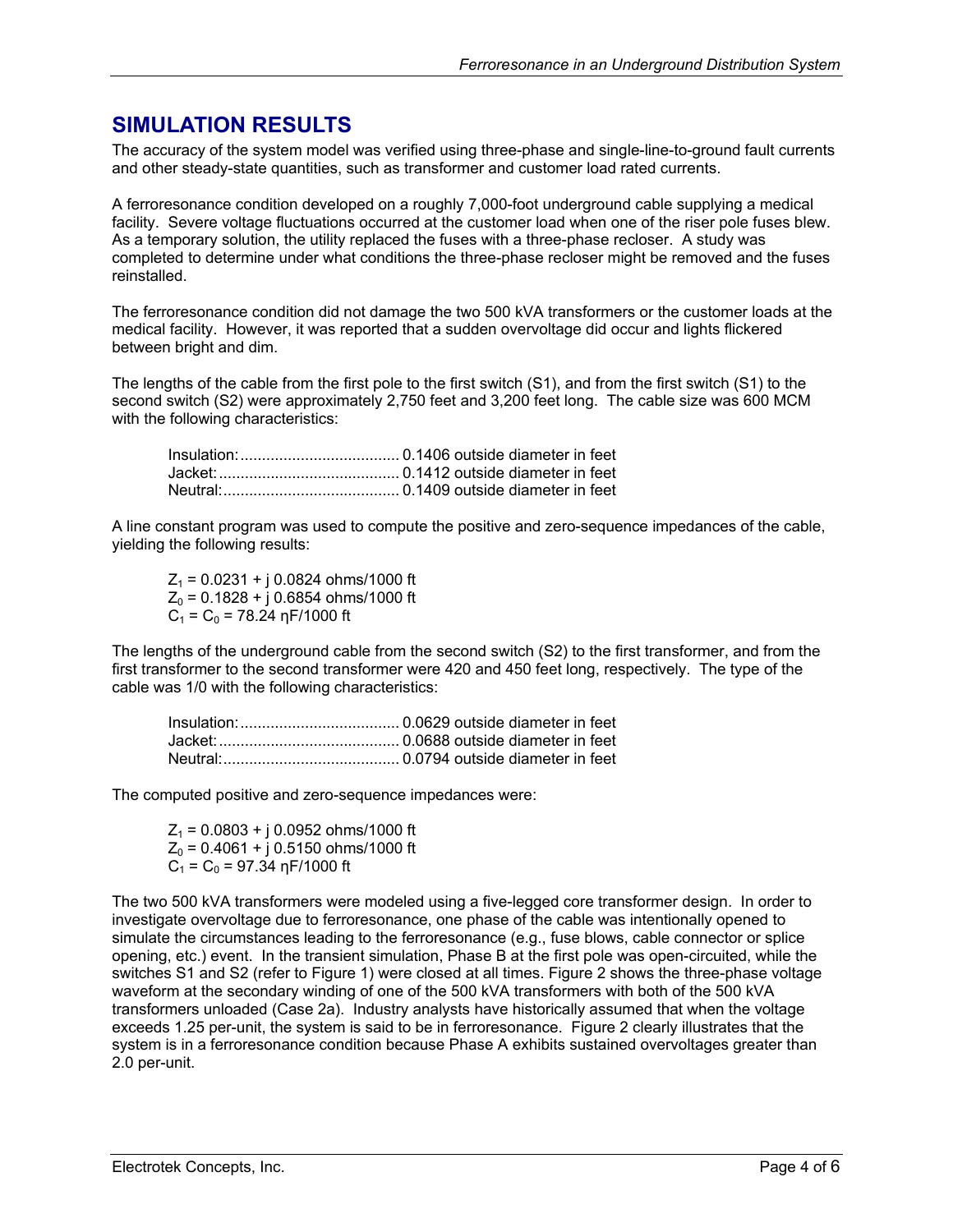<span id="page-4-1"></span><span id="page-4-0"></span>

**Figure 2 - Customer Transformer Secondary Voltage with no Secondary Load** 

A series of cases were completed to determine the relationship between the amount of customer secondary load and the resulting ferroresonant overvoltages. As the load is increased, the transient overvoltage drops very quickly. [Figure 3](#page-4-2) shows the three-phase voltage waveform at the secondary winding of one of the 500 kVA transformers with both of the 500 kVA transformers having a resistive load equal to 5% (25 kW) of the transformer rating (Case 2b).

<span id="page-4-2"></span>

**Figure 3 - Customer Transformer Secondary Voltage with 5% Secondary Load**